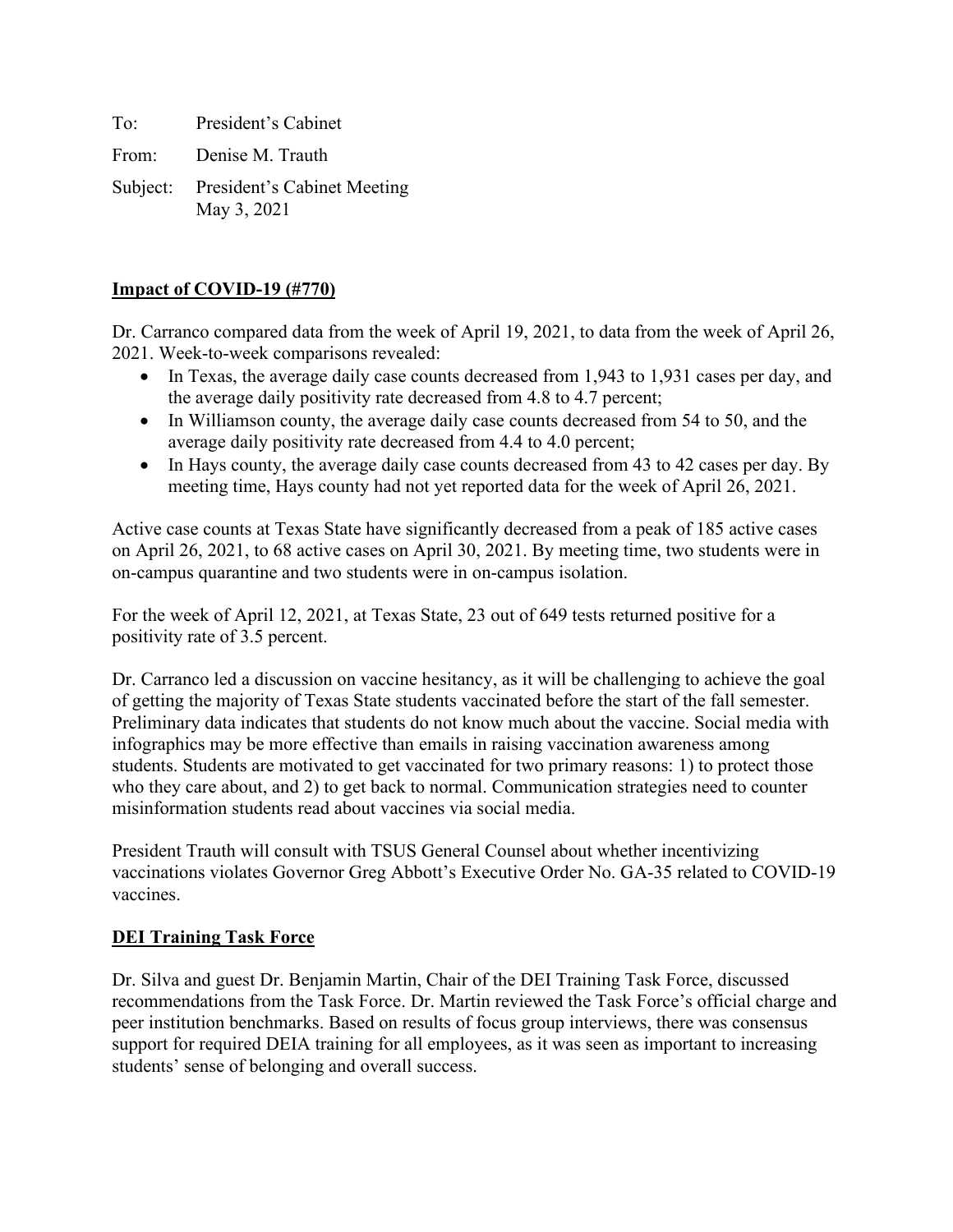President's Cabinet reacted favorably to Dr. Martin's presentation and the Task Force's recommendations. Dr. Martin reported that the recommendations were previously endorsed by the Council for Inclusive Excellence, Faculty Senate, and President's Council for Women in Higher Education. President's Cabinet asked Dr. Martin to seek buy-in across the entire university, including from the Council of Chairs and Council of Academic Deans. Cabinet members will take the recommendations back to their respective divisions for feedback and will review the EVERFI Workplace Diversity Training module.

President Trauth will charge a small work group, consisting of key personnel in professional and faculty development, Human Resources, and DEIA to explore the feasibility of the recommendations and develop a plan for operationalizing mandatory DEIA training, with the goal of implementing the recommendations in fall 2021. The work group will be asked to present the proposed plan to the President's Cabinet for approval later in the summer.

## **ICE Implementation**

Dr. Lloyd and guest Mr. Bobby Mason, Assistant Vice President for Institutional Compliance and Chief Compliance Officer, discussed implementation of the Institutional Compliance and Ethics Program Implementation Plan and the establishment of the Compliance Executive Committee. The five-Step Plan will:

- 1) Establish a Compliance Partners Committee,
- 2) Develop an Institutional Compliance Matrix,
- 3) Develop an Institutional Compliance Reports Calendar,
- 4) Conduct compliance assessments via questionnaires (annually, then in the future, add random audits) and Compliance Risk Register; and
- 5) Establish a Compliance Executive Committee.

Cabinet members will review the Compliance Partners Committee list and provide feedback.

## **Commencement (#143)**

Provost Bourgeois and guest Dr. Vedaraman Sriraman, Associate Vice President for Academic Affairs, presented final plans for spring commencement ceremonies.

## **Bobcat Preview (#764)**

Dr. Hernandez presented the final plans for Bobcat Preview.

## **Merrick Funds (#44)**

This item was not discussed due to a lack of time.

## **President's Update (#556)**